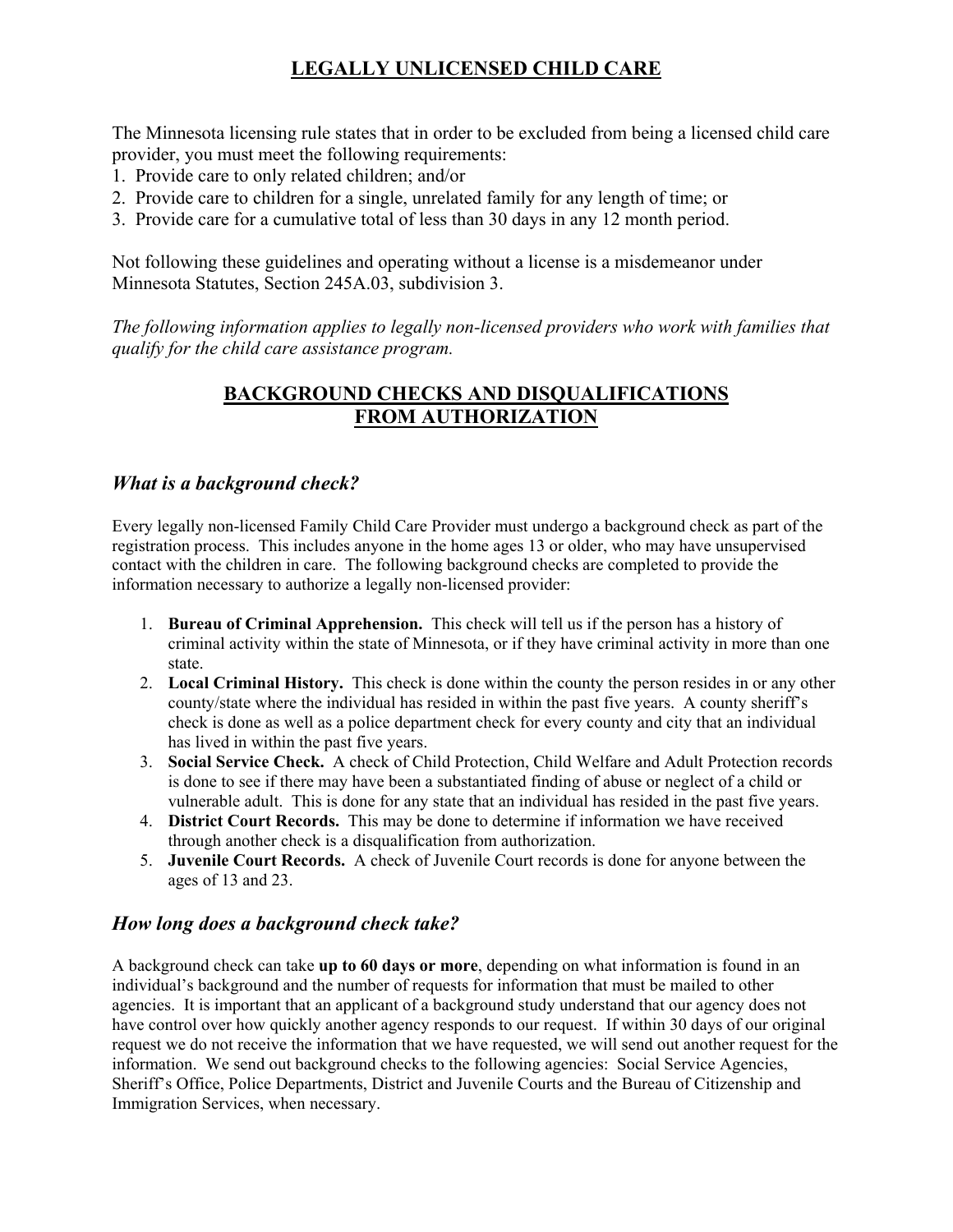# *What is a disqualification from authorization?*

A disqualification from authorization is an event in a person's background that makes a person ineligible to be around children in legally non-licensed care. These are often actions that caused a person to be arrested and charged with a crime. They also might be actions that led to a child protection or adult protection investigation. Minnesota law determines how far we may "look back" at specific kinds of actions. Less serious activities or crimes might only be a disqualification if they happened in the last seven or ten years. More serious crimes could be an issue even if they are fifteen years old or older. The attached list of crimes and actions describe some of the "look back" periods for specific kinds of events.

### *If I am disqualified in one county can I be authorized in another?*

No. The statute has standardized the requirements, so the fact that a provider cannot be authorized in one county would apply to the provider's authorization in another county.

#### *Does a provider ever need to be "reauthorized?" What is the timeframe for reauthorization?*

The provider would need to complete the registration process, including background checks, and be reauthorized every two years, or if another person had been added to the family, a current family member had turned 13, or there was a reason to believe that a family member has a factor that prevents authorization.

# *What is the fee charged a Legally Non-Licensed Family Child Care Provider for the background study?*

All legally non-licensed providers who are caring for families who participate in the Child Care Assistance Program will be assessed a fee, not to exceed \$100.00 annually, for the processing of background studies. Notification of fees and instructions regarding collection of payment will be made available to providers in the application packets and in writing when additional background studies need to be run.

### **Persons Who Cannot Be Authorized**

**A person who meets any of the conditions below will not be authorized as a legal non-licensed family child care provider, no matter how much time has passed since the date of discharge. The person has been** *convicted* **of one of the following offenses or has** *admitted to committing* **or a**  *preponderance of the evidence* **indicates that the person has committed an act that meets the definition of one of the following offenses:** 

- Murder in the first, second or third degree
- Murder of an unborn child in the first, second, or third degree
- Solicitation, inducement or promotion of prostitution
- Receiving profit from prostitution
- Criminal sexual conduct in the first, second, third or fourth degree
- Solicitation of children to engage in sexual conduct
- Incest
- Felony malicious punishment of a child
- Use of minors in sexual performance
- Possession of pictorial representation of a minor
- Felony domestic assault
- Felony offense of spousal abuse
- Felony offense of child abuse or neglect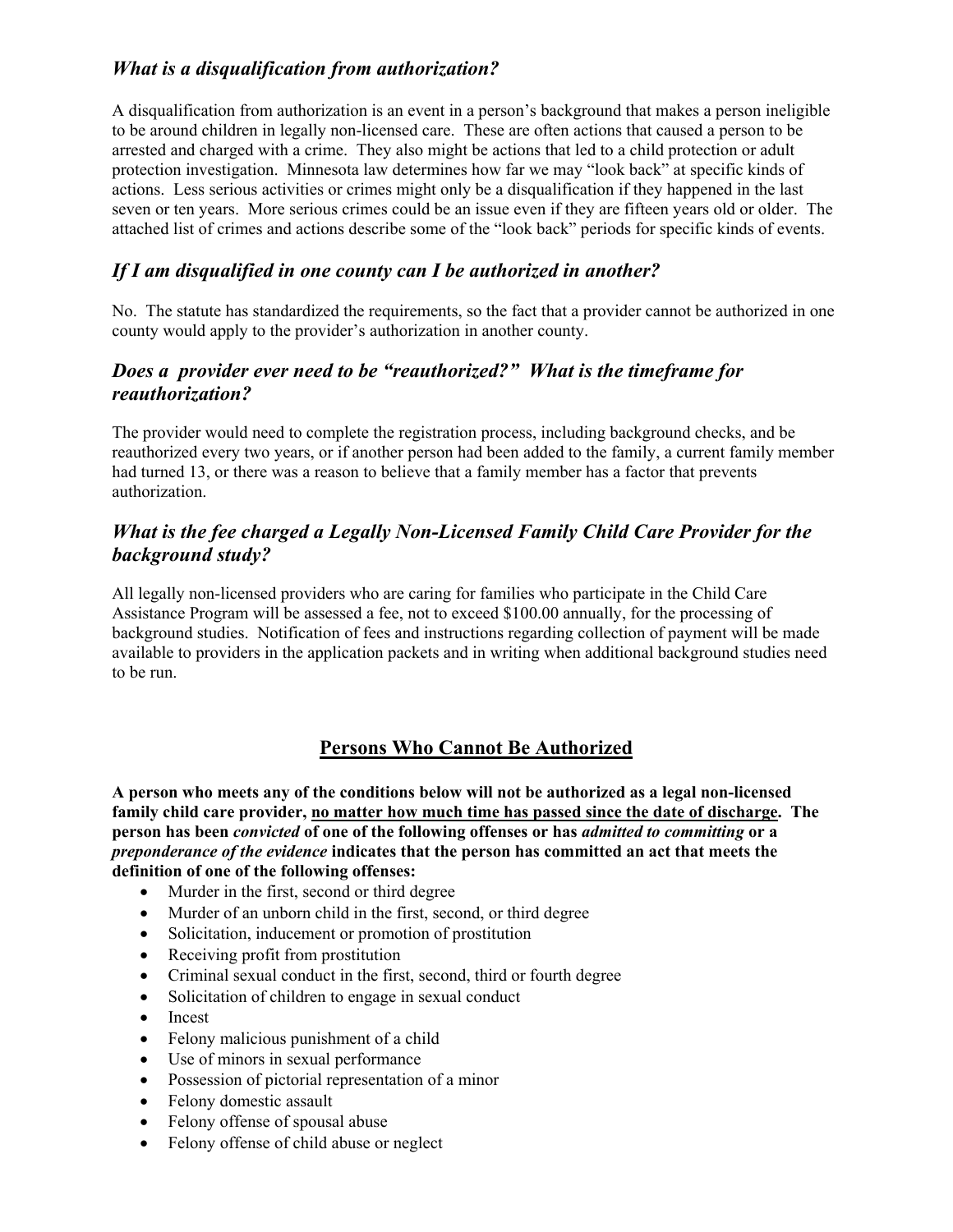• Felony offense of a crime against children

Or an attempt or conspiracy to commit any of these offenses as defined in Minnesota Statutes; or an offense in any other state or country where the elements are substantially similar to any of the offenses listed in this paragraph.

**If less than 15 years have passed since the** *discharge of the sentence* **imposed for the offense and the person has received a felony conviction for one of the following offenses, or the person has** *admitted to committing* **or a** *preponderance of the evidence* **indicates that the person has committed an act that meets the definition of a felony conviction for one of the following offenses:** 

- Manslaughter in the first or second degree
- Criminal vehicular homicide
- Aiding suicide or aiding attempted suicide
- Assault in the first, second, third or fourth degree
- Repeat offenses of fifth degree assault
- Great bodily harm caused by distribution of drugs
- Criminal abuse of a vulnerable adult
- Financial exploitation of a vulnerable adult
- Use of drugs to injure or facilitate a crime
- Simple robbery
- Repeat offenses of obscene materials and performances
- Aggravated robbery
- Kidnapping
- False imprisonment
- Manslaughter of an unborn child in the first or second degree
- Assault of an unborn child in the first or second degree
- Injury or death of an unborn child in the commission of a crime
- Coercion
- Attempt to coerce
- Other prohibited acts, minor engaged in prostitution
- Repeat offenses of criminal sexual conduct in the fifth degree
- Neglect or endangerment of a child
- Theft
- Possession of shoplifting gear
- Arson in the first, second or third degree
- Burglary in the first, second, third or fourth degree
- Aggravated forgery
- Forgery
- Check forgery, offering a forged check
- Obtaining signature by false pretenses
- Dangerous weapon
- Setting a spring gun
- Unlawfully owning, possessing or operating a machine gun
- Adulteration
- Riot
- Terrorist threats
- Harassment, stalking
- Grounds for termination of parental rights
- Controlled substance crime in the first or second degree
- Controlled substance in the third degree
- Controlled substance crime in the fourth degree
- Repeat offense of indecent exposure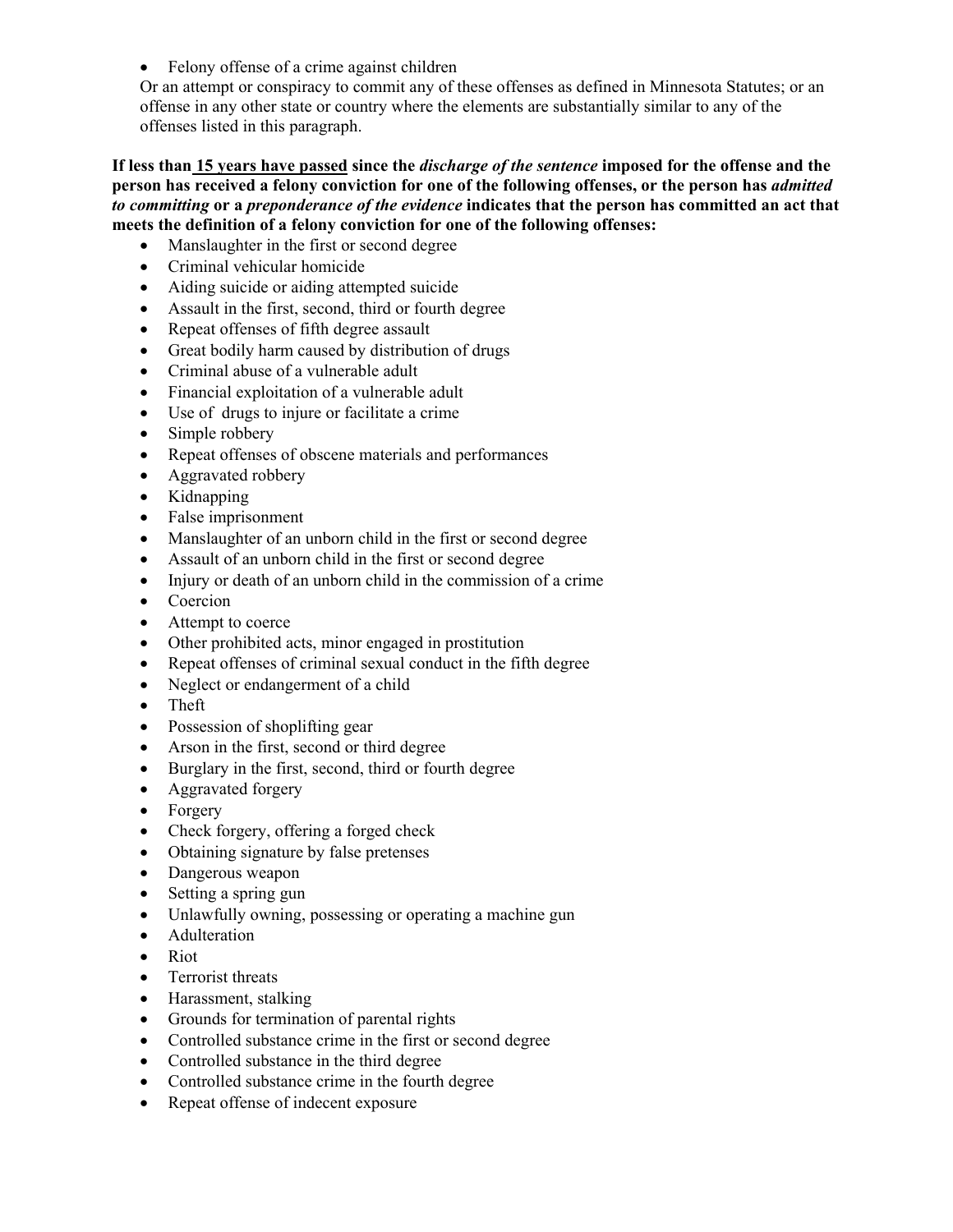Or an attempt or conspiracy to commit any of these offenses as defined in Minnesota Statutes; or an offense in any other state or country where the elements are substantially similar to any of the offenses listed in this paragraph.

**Less than 10 years have passed since the** *discharge of the sentence imposed* **for the offense and the person has received a gross misdemeanor conviction for one of the following offenses or the person has** *admitted to committing* **or a** *preponderance of the evidence* **indicates that the person has committed an act that meets the definition of a gross misdemeanor conviction for one of the following offenses:** 

- Fifth degree assault
- Domestic assault
- Violation of an order for protection
- Fifth degree criminal sexual conduct
- Repeat offenses of interference with privacy
- Repeat offenses of indecent exposure
- Obscene materials and performances
- Indecent literature, distribution
- Disseminating or displaying harmful materials to minors
- Riot
- Dangerous weapons
- Harassment stalking
- Fifth degree assault against a vulnerable adult by a caregiver
- Mistreatment of person confined
- Mistreatment of residents or patients
- Criminal abuse of a vulnerable adult
- Financial exploitation of a vulnerable adult
- Criminal neglect of a vulnerable adult
- Failure to report maltreatment of a vulnerable adult
- Disorderly conduct against a vulnerable adult; abduction
- Neglect or endangerment of a child
- Malicious punishment of a child
- Other prohibited acts, minor engaged in prostitution
- Disorderly house
- Theft
- Burglary in the first, second, third or fourth degree
- Check forgery, offering a forged check
- Attempt to coerce

An attempt or conspiracy to commit any of these offenses as defined in Minnesota statutes; or an offense in any other state or country where the elements are substantially similar to any of the offenses listed in this paragraph.

**Less than 7 years have passed since the** *discharge of the sentence* **imposed for the offense and the person has received a misdemeanor conviction for one of the following offenses or the person has**  *admitted to committing* **or a** *preponderance of the evidence* **indicates that the person has committed an act that meets the definition of a misdemeanor conviction for one of the following offenses:** 

- Fifth degree assault
- Domestic assault
- Violation of an order for protection
- Interference with privacy
- Obscene or harassing telephone calls
- Letter, telegram or package, opening, harassment
- Indecent exposure
- Assault of an unborn child, third degree
- Dissemination and display of harmful materials to minors